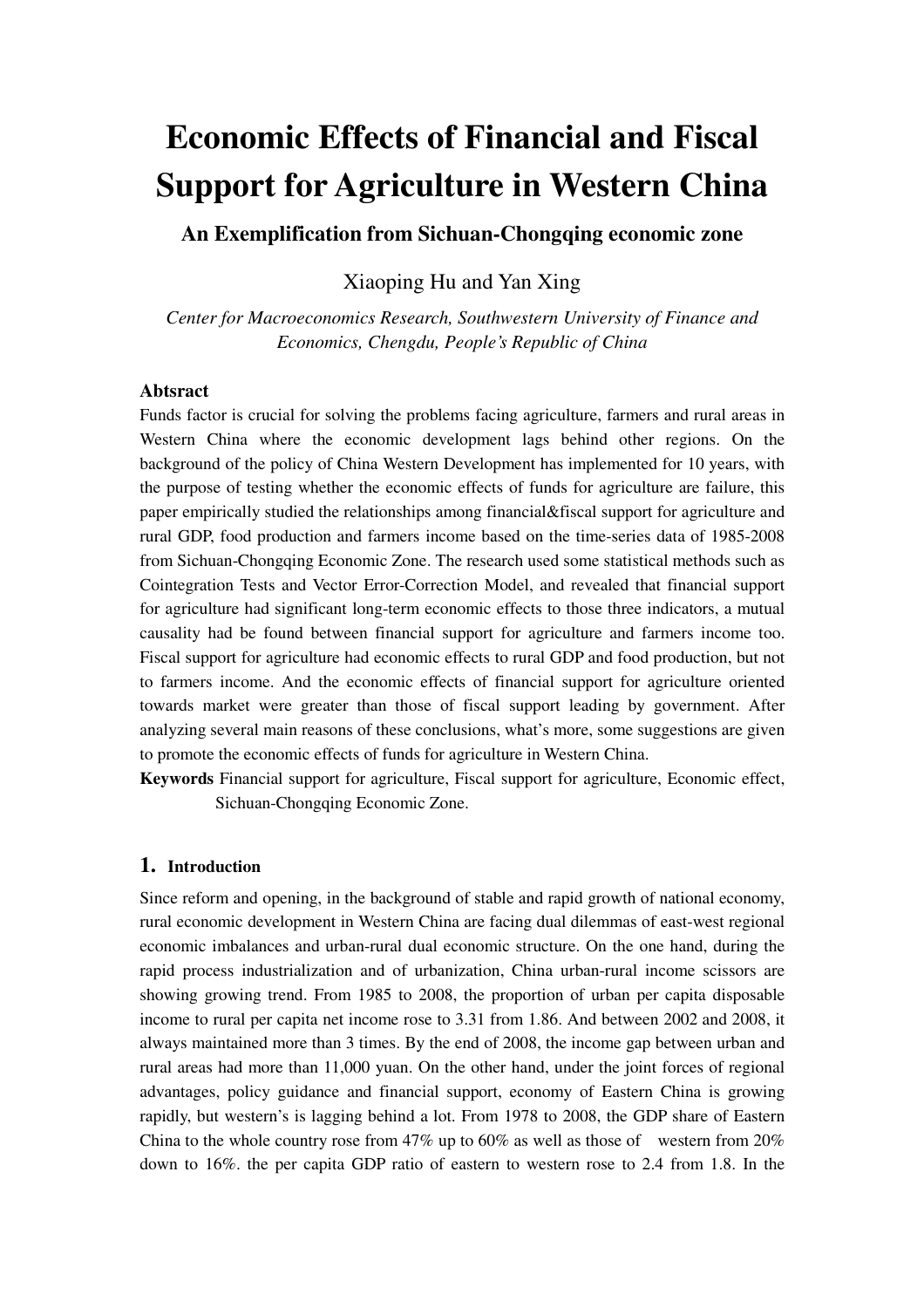evolution of the dual dilemmas, "three rural" fields of Western China have became disadvantaged fields of backward area as well as those farmers accounting for 70% to the total population have also became vulnerable group in backward region.

According to the vicious cycle of poverty theory (Ragnar Nurkse, 1953) and low-level equilibrium trap theory (R.R.Nelson, 1956), in Western China, the root causes of dual dilemma faced by the "three rural" are low level of per capita income and investment caused by scarcity of capital. A long period after the founding of the P.R.China, this scarcity of capital had a profound institutional factor. In the planned economic system, the role of government finance and financial credit mainly served for national will, capital accumulation brought by agriculture and rural economic development did not widely invest in the extensive reproduction for its own building but supporting exogenous economic resources for national security, heavy industrialization and other macro-strategy. After reform and opening, under the theory of "some people get rice first" and policy guidelines of industrialization and urbanization, the economy of urban economic circles represented by Yangtze River Delta and Pearl River Delta in Eastern China have grown up rapidly. But this growth still can not do without a lot of economic resources from the West to the East and country to urban areas. With the deepening reform of market economy, the use of Chinese economic resources is gradually transforming to the joint decision by government plans and market efficiency selection. However, due to the advantaged economic basis of the eastern China and the higher investment rate of return of secondary and tertiary industries, Western China and "Three Rural" fields have no advantage at all in the market allocation of funds. At the same time, owning to the higher risk of agricultural capital management, state-owned financial institutions have begun to withdraw from rural areas and agriculture in a large-scale since the end of 90s in the 20th century. And even Rural Credit Cooperatives which must operate in rural areas clearly defined by state began the way of scale operation and centralization, merging grass-roots agency and converting rural business for its own turnaround. This resulted in loans to farmers more difficult, and further deteriorated the capital scarce in development of "three rural".

However, "three rural" issues of Western China, relating to the construction of socialist harmonious society, are the sticking points of China Western Development Strategy. To make them quickly escape from the "vicious circle" and "low-level trap" also can't do without the exogenous economic resources provided by government finance and financial institutions. The simple accumulation of capital itself is difficult to achieve this economic goal. Since 2004, seven consecutive Central First Document have made "three rural" issues up to the special important position, the level of financial support for agriculture from government and financial institutions have increased significantly. In 2008, national agricultural loans totalled 1762.9 billion yuan, reached 3.6 times to 488.9 billion of 2000. At the same time, in the agriculture loans of Sichuan province which was a great agriculture province in western region totalled 73.182 billion yuan, reached 2.4 times to 31.08 billion yuan of 2000. On the other hand, fiscal expenditure for supporting agriculture from central and local government were also increased several times. But the funds allocation mode that over relies on intervention of programs and policy exists the possibility of government failure at the micro level, and the economic effects of funds yet need to empirically test. Therefore, this paper designed indicators from three dimensions such as economic growth, economic development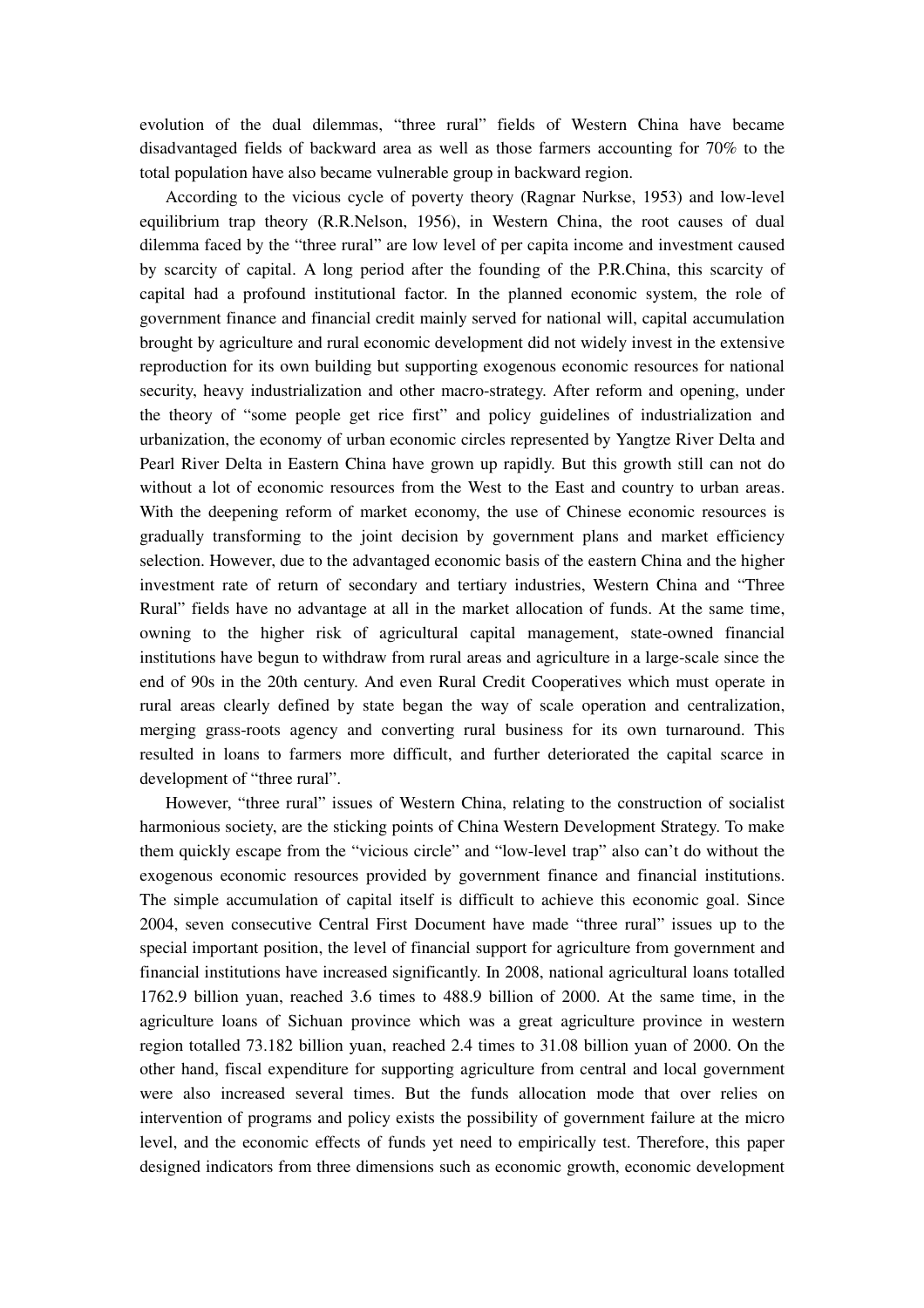and food security to study economic effects of financial and fiscal support for agriculture in Western China from 1985 to 2008. Sichuan-Chongqing economic Zone is selected as the sample scope, because this region represents the most developed economic and agricultural areas in Western China, its GDP accounts for approximately 30% of the west and 6% of the country, food production accounts for approximately 30% of the west and 8% of the country. Among them, the Chengdu-Chongqing Economic Zone is the first test area of coordinating urban-rural reform, Sichuan Province is one of 13 major grain producing areas in China and the only major grain producing areas in the west. This paper will provide further experience basis for the discussion to economic effects of financial&fiscal support for agriculture in Western China and even for the solution of local "three rural" issues.

# **2. Literature Review**

## **2.1. Relative Researches on Financial Support for Agriculture**

Current researches on financial support for agriculture are mostly based on financial development theory(Gurley and Shaw, 1955; Goldsmith, 1969; Mckinnon, 1973; King and Levine, 1993).The theory puts forward some insights to the interrelationship between finance and economy development, and to the finance development in developing countries or regions. It also states that the active operation of the finance system can effectively improve the allocation of resources, promoting capital accumulation and technological innovation, and enhancing the level of output. Simultaneously, Well-developed economy can stimulate the development of financial sector by the growth of national income and financial needs. In the end, finance and economy can promote each other in a favorable cycle. Over last 20 years, after plenty of study of the pattern and efficiency of Financial support to agriculture in developing countries, many foreign scholars concluded that developing countries were short of effective market system of rural finance in economic transition, the allocation efficiency of capital in financial sector was low. Only on the condition of a more perfect financial market could economic resource be effective under the optimizing allocation in market and reduce the income gap between urban and rural areas(Galor and Zeira, 1993; Ulrich Koester, 2000). For another, the mechanism and direction of credit in developing countries are most leaded by government, the rural financial system is not independent. In the researches whether the agricultural credit leaded by government distorted financial market, some found the circumstance of policy-rural credit in developing countries was non-competitive. This pattern of financial support to agricultural could commonly increase the manage risk of rural finance and reduce the economic efficiency compared with market-oriented financial pattern in developed countries (Jensen, 2000; Townsend, 2001).

Domestic researches on financial support for agriculture have gradually shift from the early capital formation to efficiency and the research methods from the qualitative analysis to quantitative study. Qian(1991) made theoretical analysis of China's agricultural capital formation and holds that the main obstacle if capital formation in agriculture are the low level of financial support for agriculture, lack of investment demand, as well as the urban-rural dual structure. Zhang(2003) held the economic effect that financial support for agriculture leaded by government in developing countries was feeble and lower return rate of credit in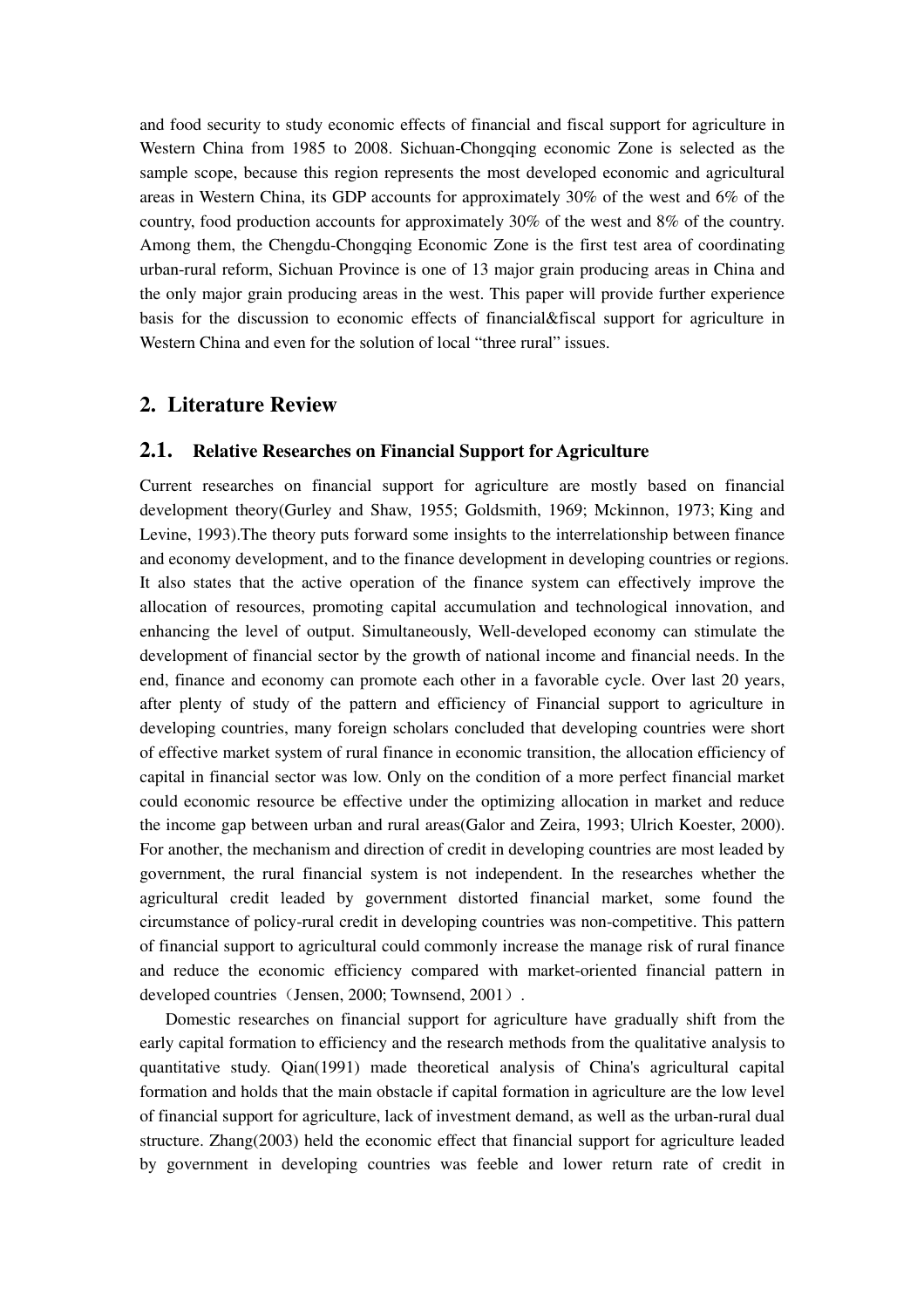agriculture resulted in policy-finance's weakness at the same time. He and some foreign scholars such as Townsend hold the same view. In the quantitative study, many researchers empirically studied the correlation between level of finance development and agricultural GDP or farmers income with using nationwide data. Their results most showed that finance development could promoted the growth of agricultural GDP, but the causality between them was not distinct. Financial Deepening was lack of economic effect to the growth of farmer's income and hard to become a reason of it(Wen *et al.*,2005; Ji, 2008; Tan *et al.*,2009). To some extent, these results testified some foreign scholars' views that agricultural credit system leading by government in developing countries had a negative effect on rural economy and became a obstacle for farmers to increase income.

## **2.2. Relative Researches on Fiscal Support for Agriculture**

Paul A Samuelson(1954) put forward it was the Pareto optimal supply when the marginal conversion rate of public goods and corresponding private goods equalled to the marginal conversion rate of all the private goods. And public goods' supply were efficient. Restricted to the different constraints in real economy, however, lots of scholars held different point of views on economic effect of rural development resulted from public goods for rural areas supplied by government. Goodwin and Ligia(2007) proposed that fiscal support for agriculture from the government would disturb the work system of market economy and bring risks to the long-term development of agricultural production. But others, such as Carlo (2007) proposed that food relief from fiscal funds supporting agriculture could strengthen the fundamentals of agricultural production and volatile market fundamentals, thus fiscal support for agriculture was an effective tool of regulation.

Domestic researches are mostly based on the national condition and current economic system, so there is no controversy on the necessity of fiscal support for agriculture. Their researches focused on the system and efficiency of fiscal support for agriculture, and the association between agricultural production and fiscal support for agriculture. Many scholars studied the efficiency of fiscal support for agriculture (Xu, 2006; Li 2008; Peng, 2008; Liu 2009). Among them, Xu analyzed the time-varying marginal effect and elasticity by using Local linear non-parametric kernel regression model to find that the level of fiscal support for agriculture in comparatively developed provinces was higher than the average level around the country. Peng found Fiscal and monetary policies working separately resulted in a fragmented pattern of financial support for agriculture and failure of effective leverage role, and recommended on integrating financial and fiscal support for agriculture. In the research of the association of agricultural production and fiscal support for agriculture (Wei, 2007; Liu, 2008; Liu, 2008; Wang *et al*., 2009.etc), many scholars came to the same conclusion that raising the level of local financial support for agriculture was indeed conducive to agricultural and economic growth, but all agriculture expenditure needed to be optimized. Wei(2006) and Xu(2008), In addition, made research on the contribution of economic growth on the western agricultural economy and the comparison between the eastern and western regions, which concluded that the dependence on fiscal support for agriculture of western region is higher ,while the efficiency of eastern region is higher.

Reviewing literatures above, most domestic scholars of China's financial and fiscal support for agriculture are in line conclusions that China's finance or rural finance development can not effectively promote an increase in farmers income, fiscal support for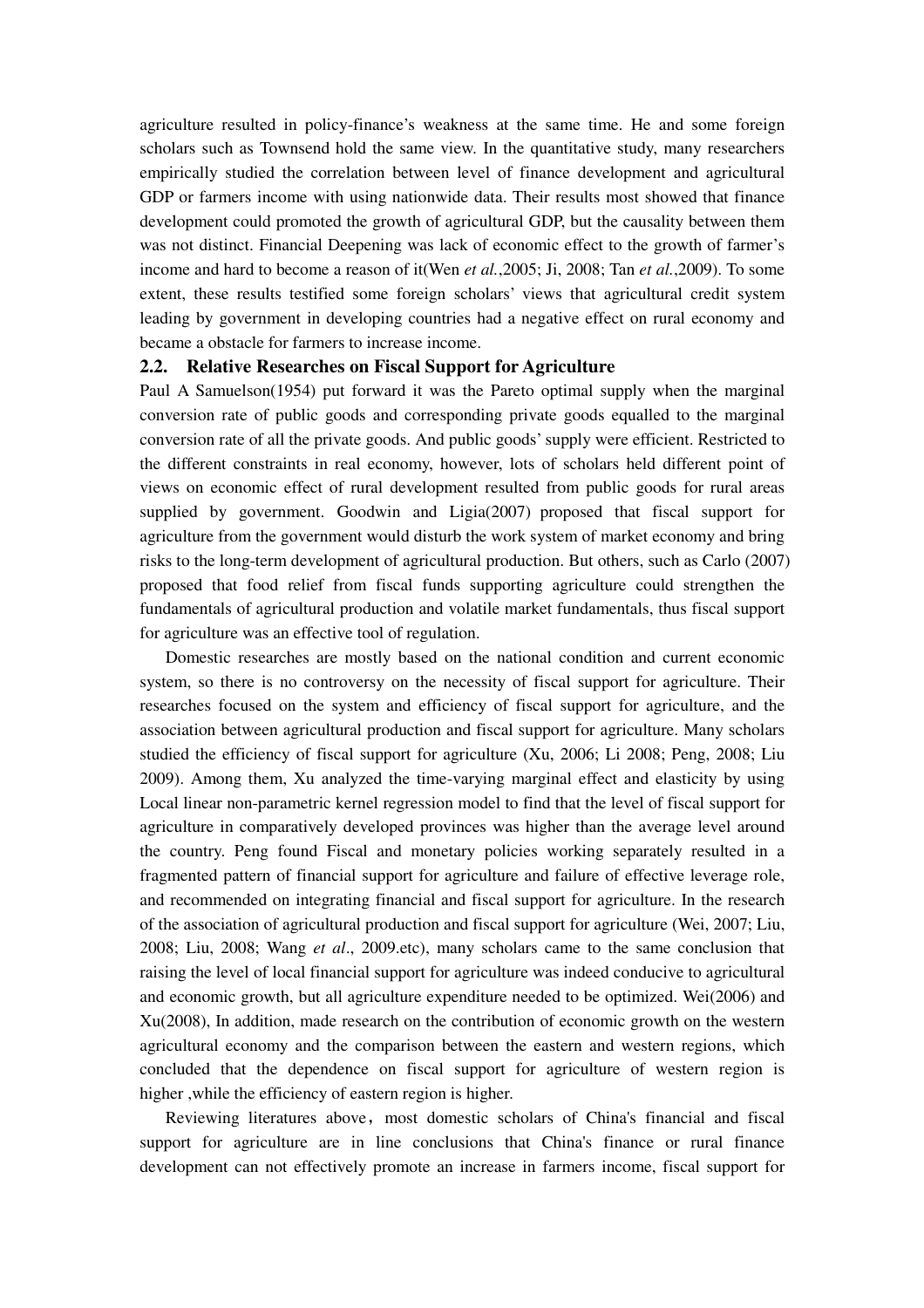agriculture occupies an important place in agricultural development but lacking efficiency. It is approximative same with foreign standpoint. However, existing studies most focused on the whole nationwide condition, few considered the unbalance between regional economy, different resource gifts or emanative industry directions, and obviously insufficient concern on the less-developed western region. In the literatures mentioned here, only Wei and Xu examined the relationship between the level of financial support for agriculture and the increase in agricultural output in western regions. In view of this, this paper selected representative Sichuan-Chongqing Economic Zone from Western China as sample space, designed more comprehensive economic indices, make further empirical research on the economic effects of financial and fiscal support for agriculture at the "West Development" 10 anniversary.

# **3. Theoretical Models, Index designing and Research Methods**

## **3.1. Index Designing**

The so-called "three rural" issues refers to agriculture, rural areas and farmers. The resolve of "three rural" issues, mainly depends on whether carried out stable and rapid growth of rural social output value, number of agricultural products and farmers income. Among them, rural social output value reflects on the rural economic growth in the number, the number of agricultural products relates to national food security and social stability, income level of farmers is the most important indicator of rural economic development as the core of "three rural" issues. According to the relation discussed above, this paper designs explained variables from three dimensions, economic growth, food security and economic development. These are rural per capita GDP(AO), agricultural population per capita food production(GY) and rural per capita net income(RI). Among them, AO is equal to the ratio between the output value of Agriculture Animal Husbandry and Fishery and gross population in this region. GY is equal to the ratio between gross food production and gross population. RI equals to the weighted average of the two areas' own farmers net income according to the different population.

Financial support for agriculture (RF) and fiscal support for agriculture (PF) are main Explanatory variables. About the previous designs of RF, many adopted the ratio between total agricultural loans of financial institutions and output value of Agriculture Animal Husbandry and Fishery to reflect the action of financial support for agriculture in rural economic growth. In this paper, RF is the ratio of long-term and medium-term loans issued by financial institutions for agriculture to gross loans for reflecting the power of support. And this method can avoid multicollinearity between the explained variables; PF is the ratio of fiscal support for agriculture to gross expenditure of government for reflecting the power of fiscal support.

Fixed assets investment in agriculture (FI) be assumed main funds factor else that influenced rural economic growth and development, and food production. Due to can't obtain the integrity time-series data of fixed assets investment in agriculture from 1985 to 2008 in this region, this paper selects the ratio of all social fixed assets investment to GDP in the Sichuan-Chongqing economic zone as a control variable.

## **3.2. Theoretical Models**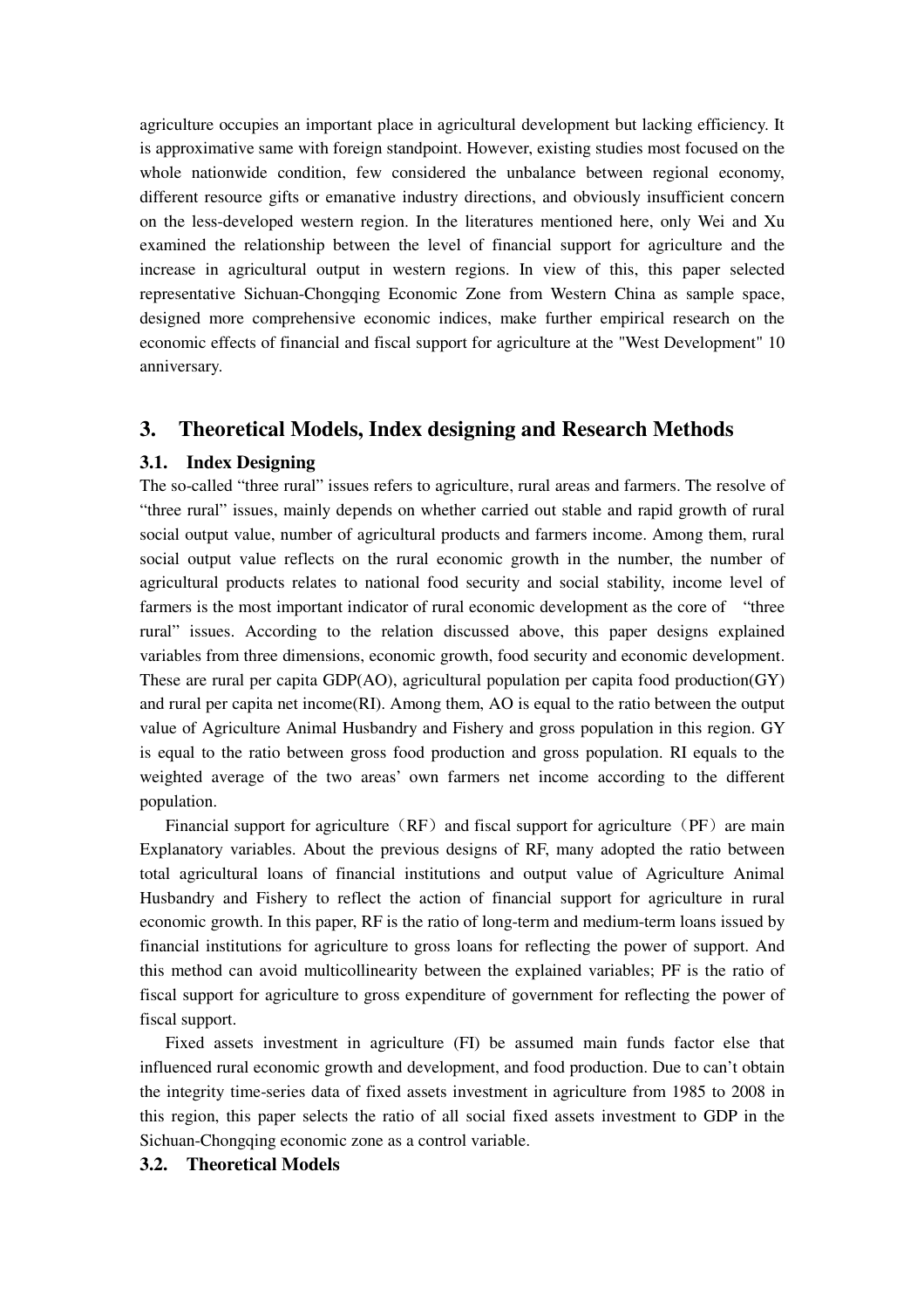Drawing on the experience of previous literatures, this study also bases on the theory of financial development, which contains many models to explain financial support, financial development and economic growth, such as AK Model, the Dynamic Two-sector Model, Schumpeterian Growth Model. In this paper, we take Odedokun(1996) the Dynamic Two-sector Model of economic efficiency as a framework. Considering financial supporting funds, fiscal supporting funds and investment in fixed assets as production input items, the function of integration the production should be:

$$
Y_t = F (FI_t, RF_t, PF_t, L_t)
$$
\n(1)

 $Y_t$ : total agricultural output.  $K_t$  (former capital input)=  $FI_t$  (fixed assets investment in agriculture)+  $RF_t$  (financial support for agriculture)+  $PF_t$  (fiscal support for agriculture);  $L_t$ : input of agricultural laborers. Based on Economic Efficiency Model, economic growth depends on the increase of capital investment or the increase of economic efficiency, or changes of both factors at the same time, that is

$$
\triangle Y_t/Y_t = IOCR(\triangle K_t/Y_t)
$$
 (2)

Let  $\triangle K_t$  /  $Y_t$ , IOCR be change of investment, conversion rate of investment, namely economic efficiency change respectively. The current capital  $K_t$  is composed of former capital  $K_{t-1}$  and the amount of capital conversion, so combined with function (2), without consideration of depreciation, the agricultural investment can be:

$$
K_t = K_{t-1} + \text{IOCR}(FI_t, RF_t, PF_t) \tag{3}
$$

 $IOCR$ ( $FI_t$ ,  $RF_t$ ,  $PF_t$ ) are economic efficiency or allocation efficiency of agricultural investment, which indicates that the enhancement of the level of investment in fixed assets, financial support for agriculture and fiscal support for agriculture will increase the amount of total capital in agriculture and thereby promote the development agricultural economics. Put (3) into(1) and linearity process, then:

$$
Y_t = K_{t-1} * L_t + IOCR(FI_t, RF_t, PF_t) * L_t + C
$$
\n(4)

(7)

Put the approximation of one step Taylor function into (4), then multiply L on the both sides of the function, thus

$$
Y_t/L_t = K_{t-1} + \text{IOCR}(0,0,0) + \text{IOCR}_{FI} \cdot (0,0,0)FL_t + \text{IOCR}_{RF} \cdot (0,0,0)RF_t + \text{IOCR}_{PF} \cdot (0,0,0)PF_t + C' \tag{5}
$$

In the assume of (1), if we defined  $Y_t$  was food production( $Y_{t1}$ ) or farmers net income( $Y_{t2}$ ) we could conclude another two equations:

$$
Y_{t1}/L_{t} = K_{t-1} + \text{IOCR}(0,0,0) + \text{IOCR}_{FI}(0,0,0)FI_{t} + \text{IOCR}_{RF}(0,0,0)RF_{t} + \text{IOCR}_{PF}(0,0,0)PF_{t} + C_{1}
$$
\n(6)  
\n
$$
Y_{t2}/L_{t} = K_{t-1} + \text{IOCR}(0,0,0) + \text{IOCR}_{F1}(0,0,0)FI_{t} + \text{IOCR}_{RF}(0,0,0)RF_{t} + \text{IOCR}_{PF}(0,0,0)PF_{t} + C_{1}
$$

For facilitating description, we defined  $(5)$   $\sim$  (7) to the basic expression of models 1 $\sim$ 3. And we can see that agriculture capital stock, fixed assets investment, financial and fiscal support for agriculture all influence output, income and their change. Besides, their efficiency such as IOCR<sub>FI</sub> (0,0,0), IOCR<sub>RF</sub> (0,0,0) and IOCR<sub>PF</sub> (0,0,0) are main factors also. In this research, we classify these variables as funds allocation efficiency factors. We can also say that the growth of agriculture output value, food production and farmers income depend on the efficiency of supporting funds. Theoretically, if financial and fiscal support for agriculture could produce economic effects, their coefficients in equation  $(5)$   $\sim$   $(7)$  would be greater than zero. Otherwise, it manifested economic effects were feeble or invalid. Simultaneously, the comparison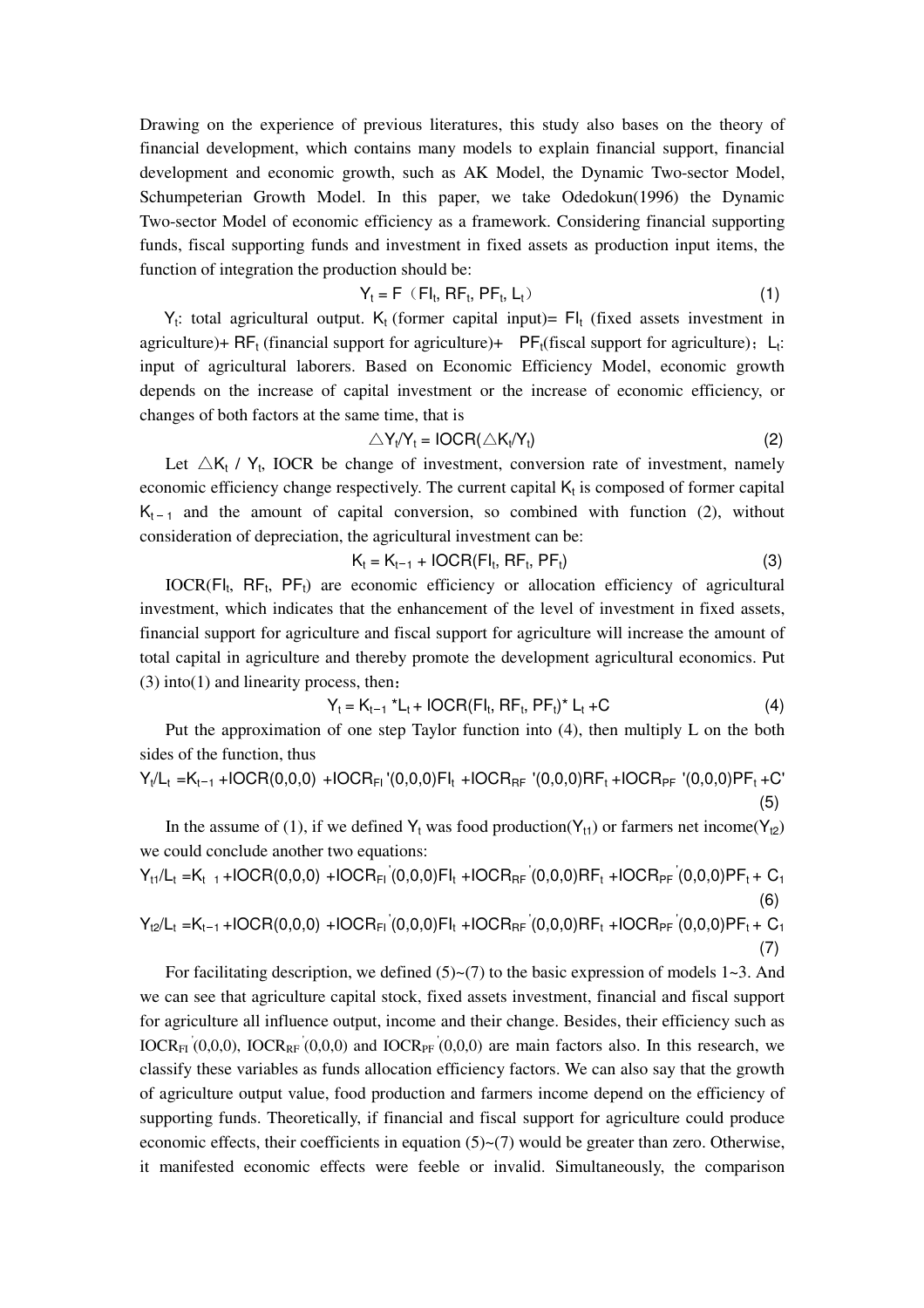between their coefficients would show the relative intensity of financial and fiscal support for agriculture.

## **3.3 Research Methods**

This paper uses the empirical studies. Specific steps are as follows: First, in order to avoid spurious regression phenomenon, using ADF unit root test shows these variables' stability and Single-order integer. Second, If the variables are all on the same order, than using above theoretical model to execute cointegration tests, analysing whether exist long-term stability of the equilibrium relationship among these variables. Third, Using vector error correction model (VEC) and Granger causality test to determine their short-term effects. Constraction of VEC model can analyse the speed and direction of short-term adjustment of above models. Granger causality test can discuss whether the early stage of information among the variables would contribute to their MSE, and judge their causalities. Fourth, making further analysis to their dynamic relationship by variance decomposition. Data processing and quantitative analysis use Excel 2003 and Eviews 5.0.

All the data come from relevant volumes of "Sichuan Statistical Yearbook", "Chongqing Statistical Yearbook", "China Fiscal Yearbook" and "China Financial Yearbook". Owning to "Sichuan Statistical Yearbook" didn't publicize food production of Sichuan province in 2007 and 2008, and statistics caliber of "China Statistical Yearbook" are different from those of provinces, so this research uses relevant data Sichuan Provincial Agriculture Department provided. For eliminating price factors, AO and RI separately are deflated by consumer price index and rural consumer price index of Sichuan province. GY doesn't influence by price index, so it needn't be deflated. Because FI, RF, PF are all relative value index, their price factors had be balanced out (Figure  $1\text{-}2$ ). The price index we used are based on 1985 and are all from Sichuan province because Chongqing municipality was ruled by Sichuan province before 1997 when it was Established as a municipality. At the same time, consumer price indices of these two regions are closer. What' more, in order to avoid violent fluctuations and heteroscedasticity, AO, GY, and RI are used a log processing. After this processing, they are expressed by LNAO, LNGY and LNRI.



**Figure1:** Rural per capita GDP(AO), agricultural population per capita food production(GY) and rural per capita net income(RI), 1985~2008.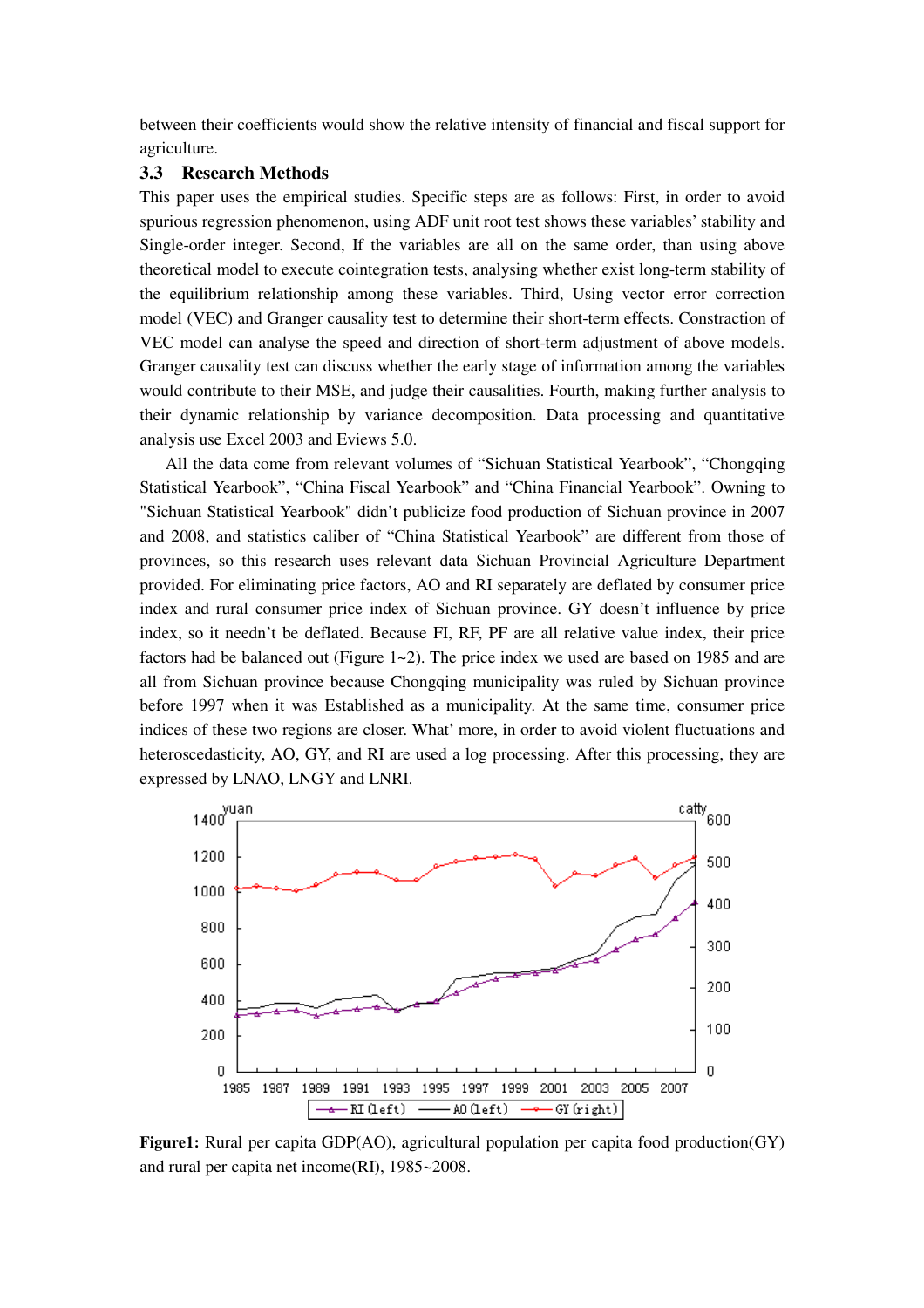

**Figure2:** fixed assets investment (FI), financial support for agriculture (RF) and fiscal support for agriculture (PF), 1985~2008

# **4. Empirical Analysis Process and Results**

## **4.1. Stationary Test of Variables**

The paper applies Augmented Dickey-Fuller Method in testing the stability of variables before Cointegration Analysis to avoid the spurious regression phenomenon caused by the existence of varying trend. The results showed that first-order delay difference of all variables are smooth at the 5% significance level, and they meet the prerequisite for co-integration test(Table 1.).

| raoren emi Root resting restato |               |             |             |             |              |              |  |  |  |
|---------------------------------|---------------|-------------|-------------|-------------|--------------|--------------|--|--|--|
| Variables                       | Type(c, t, k) | ADF value   | $1\%$ level | 5% level    | $10\%$ level | Conclusion   |  |  |  |
| LNA <sub>0</sub>                | (C, T, 5)     | $-1.574611$ | $-4.416345$ | $-3.622033$ | $-3.248592$  | unstable     |  |  |  |
| LNGY                            | (C, 0, 5)     | $-2.191244$ | $-3.752946$ | $-2.998064$ | $-2.638752$  | unstable     |  |  |  |
| LNRI                            | (C, 0, 5)     | 1.844306    | $-3.752946$ | $-2.998064$ | $-2.638752$  | unstable     |  |  |  |
| FI                              | (C, T, 5)     | 3.817522    | $-3.817511$ | $-3.029970$ | $-2.65194$   | unstable     |  |  |  |
| RF                              | (C, 0, 5)     | $-2.007048$ | $-3.769597$ | $-3.004861$ | $-2.642242$  | unstable     |  |  |  |
| PF                              | (C, 0, 5)     | $-2.225927$ | $-3.752946$ | $-2.998064$ | $-2.638752$  | unstable     |  |  |  |
| <b>DLNAO</b>                    | (C, 0, 5)     | $-5.118906$ | $-3.769597$ | $-3.004861$ | $-2.642242$  | stable $***$ |  |  |  |
| <b>DLNGY</b>                    | (C, 0, 5)     | $-5.308186$ | $-3.769597$ | $-3.004861$ | $-2.642242$  | stable ***   |  |  |  |
| DLNRI                           | (C, 0, 5)     | $-4.106108$ | $-3.769597$ | $-3.004861$ | $-2.642242$  | stable ***   |  |  |  |
| DFI                             | (C, T, 5)     | $-5.671751$ | $-4.532598$ | $-3.673616$ | $-3.277364$  | stable ***   |  |  |  |
| <b>DRF</b>                      | (C, 0, 5)     | $-4.286488$ | $-3.769597$ | $-3.004861$ | $-2.642242$  | stable ***   |  |  |  |
| DPF                             | (C, 0, 5)     | $-7.356563$ | $-3.769597$ | $-3.004861$ | $-2.642242$  | stable ***   |  |  |  |

**Table1.** Unit-Root-Testing results

Note:  $(c, t, k)$  represents whether there are intercept  $(c)$ , trend  $(t)$  and lag length $(k)$  in ADF testing; \*\*\*, \*\* represent the remarkable levels of  $1\%$ ,  $5\%$ .

### **4.2. Johansen Cointegration Test**

Johansen-Juselius Cointegration Test with a very good property of small samples, is a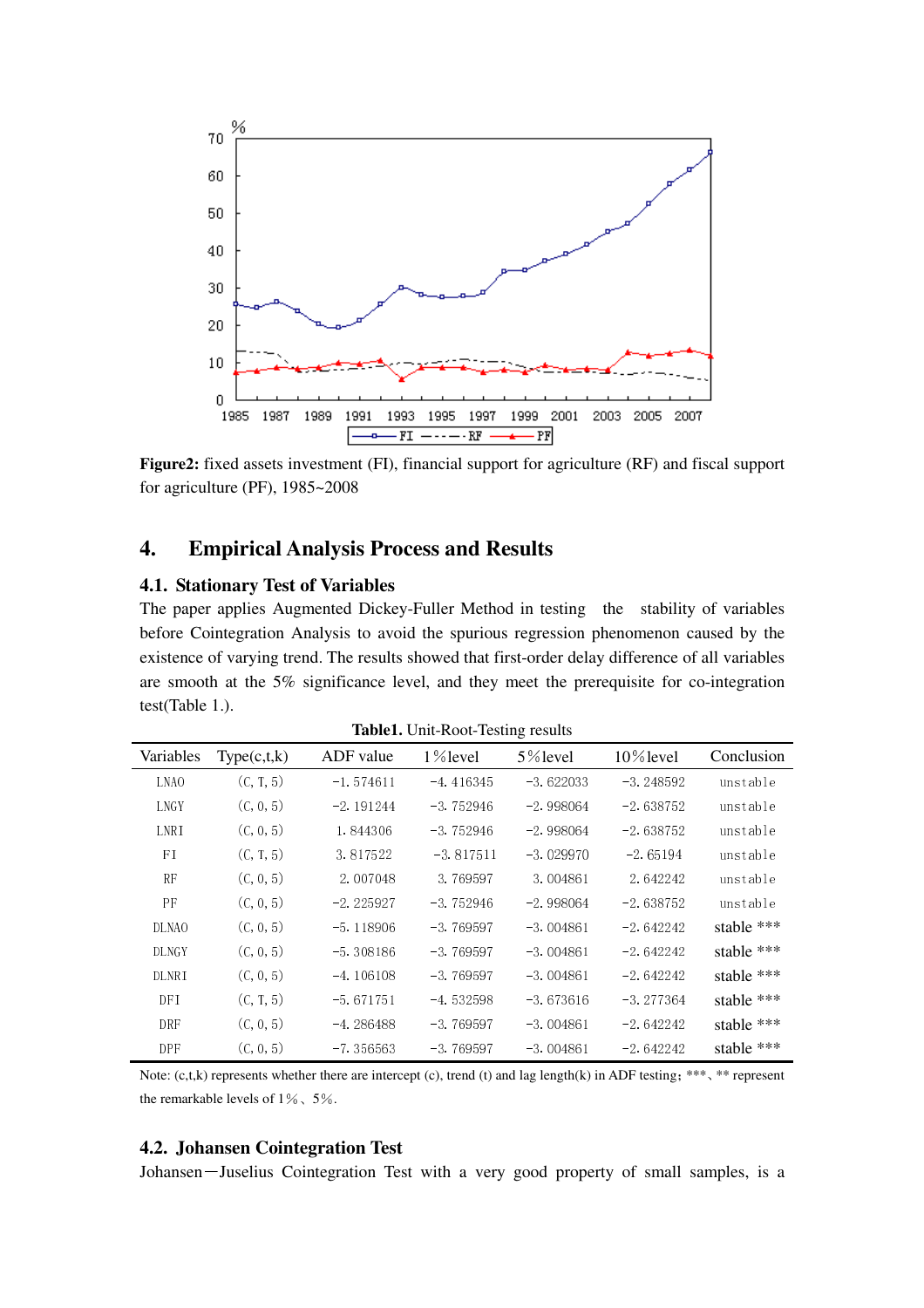common method of multi-variable cointegration test, so this paper uses JJ cointegration test to prove the relationship of cointegration between variables. According to AIC and SC Standards, the optimal lag order is lag 2. Cointegration Rank Test and Max-Eigen Statistic results(Table 2.) manifest there are cointegration relationships among LNAO, LNGY, LNRI and explanatory variables at the remarkable levels of 5%. Three cointegration functions are created as:

| commodit conneglation runne root and many Eigen biatione recounts |            |                           |                      |               |  |  |  |  |  |
|-------------------------------------------------------------------|------------|---------------------------|----------------------|---------------|--|--|--|--|--|
|                                                                   | Eigenvalue | <b>Statistic</b><br>Trace | Max-Eigen Statistic  | Hypothesized  |  |  |  |  |  |
|                                                                   |            | (P value)                 | (P value)            | No.of $CE(s)$ |  |  |  |  |  |
|                                                                   | 0.955859   | 107.9596 $(0.0000)*$      | 65.52774 $(0.0000)*$ | none          |  |  |  |  |  |
|                                                                   | 0.738925   | 42.43186 $(0.0011)*$      | 28.20187 (0.0043) *  | At most 1     |  |  |  |  |  |
| Model 1                                                           | 0.415676   | 14.22999 (0.0768)         | 11.28331(0.0930)     | At most 2     |  |  |  |  |  |
|                                                                   | 0.130918   | 2.94668(0.0861)           | 2.94660(0.0861)      | At most 3     |  |  |  |  |  |
|                                                                   | 0.819803   | $73.96862(0.0000)*$       | $35.98778(0.0033)*$  | none          |  |  |  |  |  |
| Model 2                                                           | 0.729342   | $37.98084(0.0046)$ *      | $27.4449(0.0056)*$   | At most 1     |  |  |  |  |  |
|                                                                   | 0.255208   | 10.53594(0.2417)          | 6.187655(0.5892)     | At most 2     |  |  |  |  |  |
|                                                                   | 0.187030   | 4.348285 $(0.0370)*$      | 4.34285 $(0.0370)*$  | At most 3     |  |  |  |  |  |
|                                                                   | 0.930028   | $101.1583(0.0000)*$       | $55.853(0.0000)*$    | none          |  |  |  |  |  |
|                                                                   | 0.715228   | 45.30527 $(0.0004)$ *     | 40.98935 $(0.0000)*$ | At most 1     |  |  |  |  |  |
| Model 3                                                           | 0.533945   | 18.9279 $(0.0146)*$       | $21.62929(0.0029)*$  | At most 2     |  |  |  |  |  |
|                                                                   | 0.128794   | 2.895404(0.0888)          | 2.895404(0.0888)     | At most 3     |  |  |  |  |  |

**Table 2.** Johansen Cointegration Rank Test and Max-Eigen Statistic Results

Note: \* represent that at the remarkable levels of 5%, the hypothesis can rejected.

| Model 1: LNAO = $0.022143FI + 0.098046RF + 0.024015PF$ | (8)                     |
|--------------------------------------------------------|-------------------------|
| $(0.00213)$ $(0.00913)$ $(0.00999)$                    |                         |
| Model 2: LNGY = $0.003236FI + 0.089789RF + 0.019285PF$ | (9)                     |
| $(0.00278)$ $(0.01360)$ $(0.01513)$                    |                         |
| Model 3: LNRI = $0.040236FI + 0.280958RF - 0.017721PF$ | (10)                    |
| (0.00612)                                              | $(0.02782)$ $(0.02801)$ |

Functions  $(8)$   $\sim$   $(10)$  represent three cointegration functions in which explained variables are separately rural per capita GDP, agricultural population per capita food production and rural per capita net income. These results indicate that, from 1985 to 2008, there are positive long-term stable cointegration relationships among fixed assets investment (FI) and rural per capita GDP (LNAO), agricultural population per capita food production (LNGY) and rural per capita net income (LNRI) in the economic zone of Sichuan-Chongqing. The relationships among financial support for agriculture (RF) and LNAO, LNGY, LNRI are same to those of FI. Fiscal support for agriculture (PF) have a positive action to LNAO and LNGY, but not to LNRI. From the economic effects of funds, FI and RF have positive economic effects to all the explained variables, PF has positive economic effects to LNAO and LNGY, but feeble to LNRI. Secondly, from model 1 to 3, the most significant positive action to the three explained variables all produce from PF. These coefficient of elasticity are separately 0.098046, 0.089789, 0.280958.

The cointegration testing results above manifest that the long-term stable positive correlations bringing in by fixed assets investment and financial support for agriculture to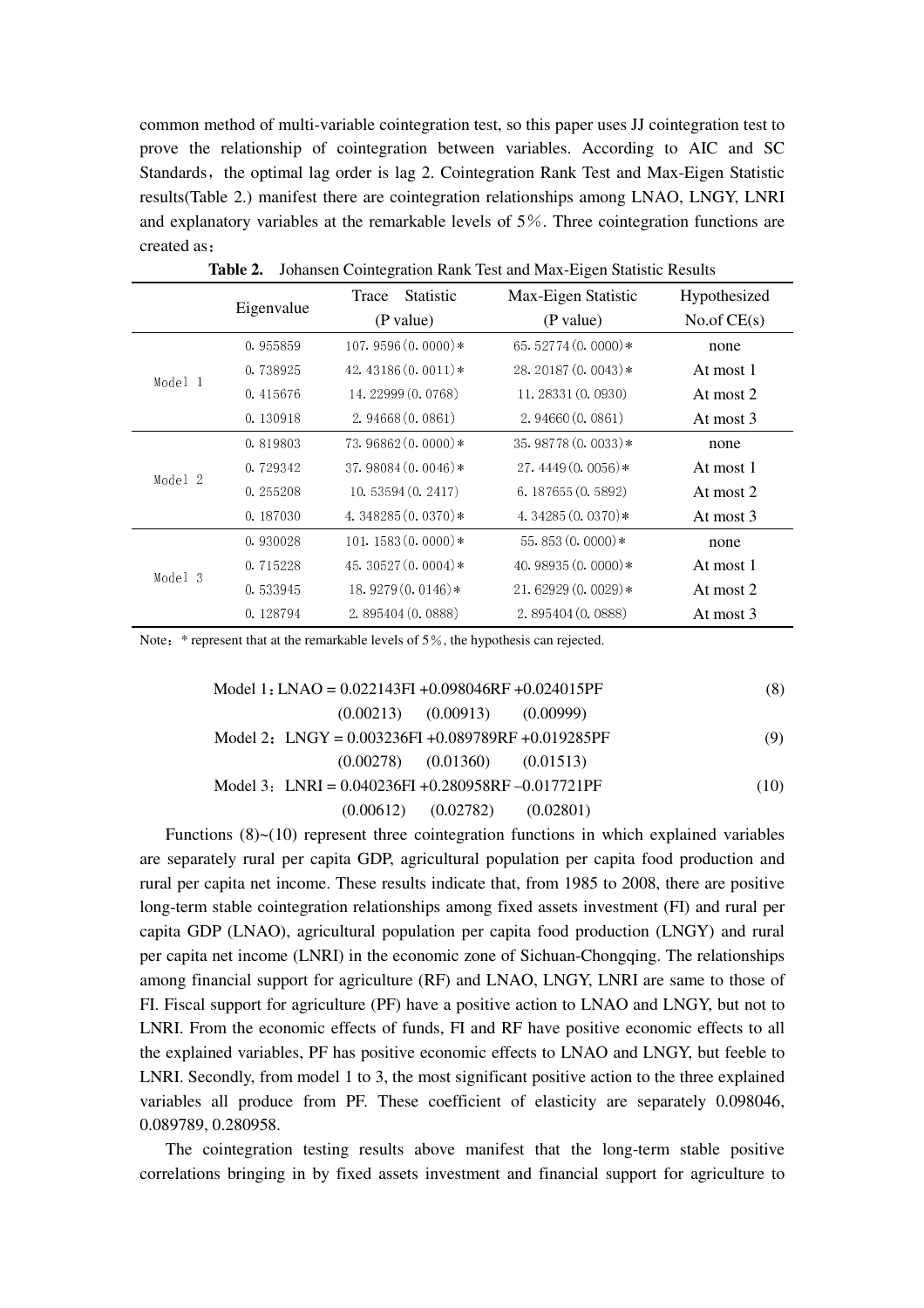rural per capita GDP, agricultural population per capita food production and rural per capita net income are consistent with the general conclusions of the theory of financial development. But the negative relation between fiscal support for agriculture and farmers income is contrary to expectations. The reasons may be that the proportion agricultural production and infrastructure spending to the gross funds of fiscal support for agriculture is too low, and those of department expenditures of agriculture, forestry, water conservancy and meteorology are too high. For instance, department expenditures are always more than productive expenditures from 1995 to 2005 in Sichuan province. Especially after 2000, the proportion of department expenditures to productive expenditures had been between 2 to 6 times (Figure 3.). Owning to department expenditures are not oriented in farmers income and don't have significant action to agriculture production, their economic effects to the growth of farmer income are very feeble or even negative after complicated transmission mechanism. On the other hand, the proportion of productive expenditures to gross funds which have a greater role to the growth of farmers income is too small, so the level of financial support for agriculture can not reflect its economic effects on the measurement results.



Figure 3. Productive expenditures and department expenditures in Sichuan province, 1995~2005 Data source, " Sichuan Statistical Yearbook ".

It is worth noting that the results can not prove that the overall fiscal policy support for agriculture is invalid in the Sichuan-Chongqing Economic Zone because the overall fiscal policy in addition to directly supporting agriculture spending, but also including transfer payments (such as allowance for each mu of land grants ) and tax relief, and both are directly related to the income of peasants, but not within the scope of this study examined.

## **4.3. Vector Error Correction Model (VEC)**

Cointegration between variables means that long-term equilibrium relationship, but does not show that the short term will not be a temporary departure from equilibrium. Short-term relationship between variables are determined by Error Correction Model to illustrate. Engle and Granger had combined cointegration with Error Correction Model to establish the vector error correction model (VEC). As long as there is cointegration between the variables, we can use the autoregressive distributed lag ADL model to derive ECM. The VAR model is an ADL model for each equation, so that the VEC model is a constrained VAR model with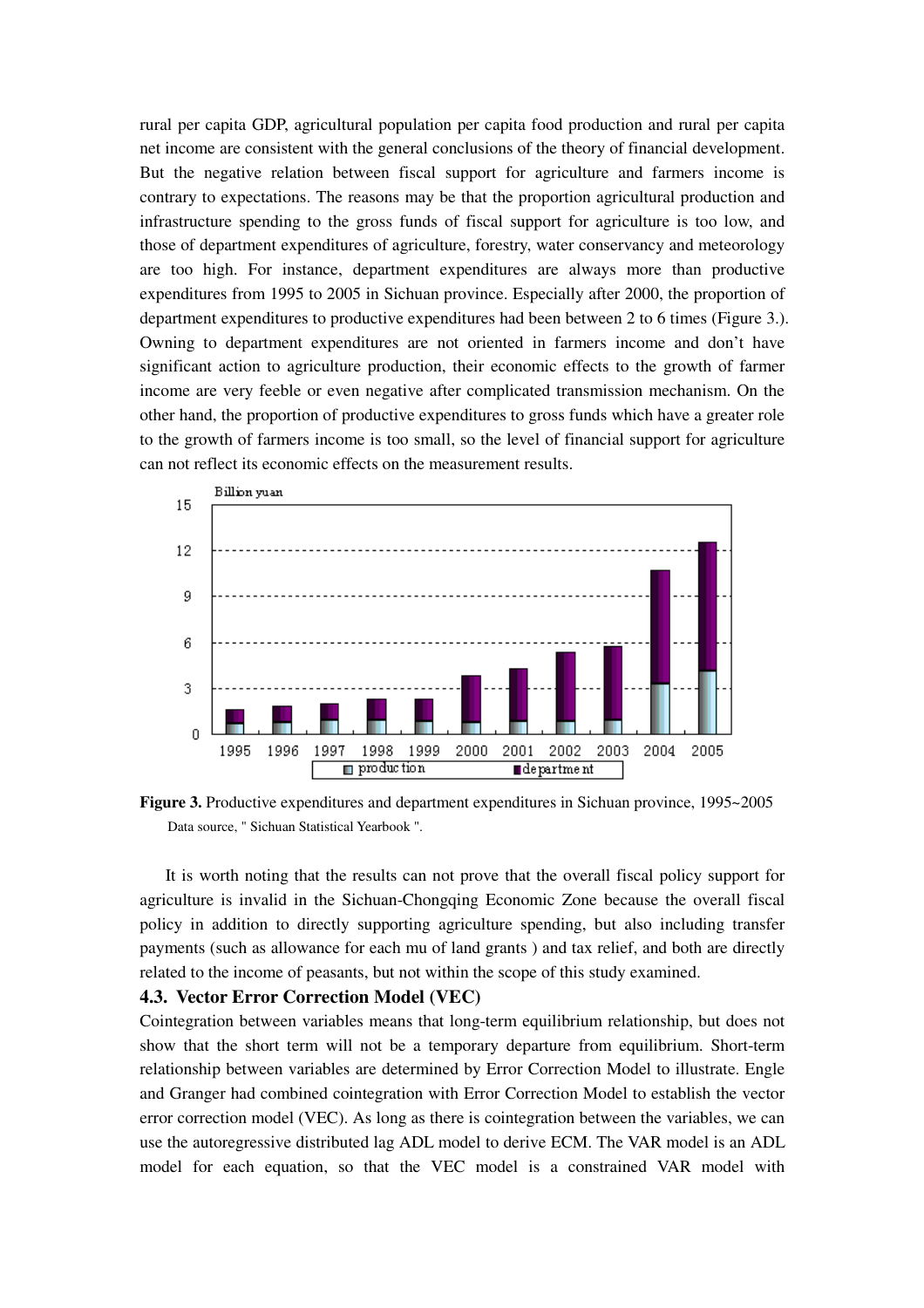cointegration. After repeated testing, we selected lag 2, with intercept but no time trend term, separately established VEC models of three groups of variables. The results are as follows: DLNAO=0.016VECM<sup>1</sup><sub>t-1</sub>-0.05D(LNAO(-1))+0.16D(LNAO(-2))-0.015D(FI(-1))+0.013D(FI(-2)) +0.034D(RF(-1))-0.01D(RF(-2))-0.002D(PF(-1))+0.01D(PF(-2))+0.061 (11)

 $\rm{DLNGY}{=}{-}0.02{\rm{VECM}}^2_{t-1}{-}0.24D(\rm{LNGY}({-}1)){-}0.08D(\rm{LNGY}({-}2){}){-}0.012D(\rm{FI}({-}1)){+}0.006D(\rm{FI}({-}2))$ +0.009D(RF(-1))+0.002D(RF(-2))-0.0005D(PF(-1))-0.003D(PF(-2))+0.024 (12)

DLNRI=0.006VECM<sup>3</sup><sub>t-1</sub>+0.35D(LNRI(-1))+0.25D(LNRI(-2))-0.006D(FI(-1))+0.008D(FI(-2))

+0.03D(RF(-1))-0.012D(RF(-2))-0.008D(PF(-1))-0.002(PF(-2))+0.030572 (13) In functions (11) to (13), VECM are items of vector error correction.

 $VECM<sup>1</sup> = LNAO(-1) - 0.022FI(-1) - 0.098RF(-1) - 0.024PF(-1) - 4.426$  (14)

 $VECM<sup>2</sup> = LNGY(-1) - 0.003FI(-1) - 0.089RF(-1) - 0.019PF(-1) - 5.1$  (15)

 $VECM<sup>3</sup> = LNRI(-1) -0.04FI(-1) -0.281RF(-1) +0.018PF(-1) -2.508$  (16)

According to functions (11) to (13), we can separately obtain their error correction coefficients as 0.015783, -0.021686 and 0.005995, and they are all statistically significant. The error correction coefficient of VEC model among LNGY and FI, RF, PF is a minus, so this model has reverse adjustments role. When the per capita food production deviated from long-run equilibrium state, the error correction would adjust it negatively with the speed of -0.021686 until it returned to equilibrium. But this short-term adjustment is feeble as its role to DLNGY needs 46 years. The error correction coefficients of model DLNAO and model DLNRI are bigger than zero, so there are not short-run adjustment roles among rural per capita GDP, rural per capita net income and fixed assets investment, financial and fiscal support for agriculture. It is obvious that, there are lots of important factors influencing rural GDP, food production and net income of farmers. Although there are positive long-run cointegrations between financial&fiscal support for agriculture and those three indices above, this kind of relation is not close enough. And financial&fiscal support for agriculture are not main factors influencing their short-term change, it is not possible to make swift adjustment for those three indices just via financial&fiscal support for agriculture.

## **4.4. Granger Causality Test**

The co-integration test and vector error correction model above show the long-run equilibrium relationship and short-term adjustment mechanism of these variables. In order to analyse whether there was a causal relationship between the variables, or study their direction and intensity of this causality, we use Granger causality test here. This test essentially studies whether a variable's lag variable could be introduced into other variables to improve the extent of explanation. Lag length selection of causality test is sensitive, AIC, SC, and HQC criteria methods and so forth all have their respective deficiencies, and there is a great relationship between the selection of optimal lag length and which period researchers want to study. To more clearly reflect the causal relationship between variables related, taking into account the characteristics of small samples data used in this paper, we separately test the causality of model 1~3 beginning from a larger lag length 4 to 3 and 2. The result of Granger Causality Test in lag length 2~4 is: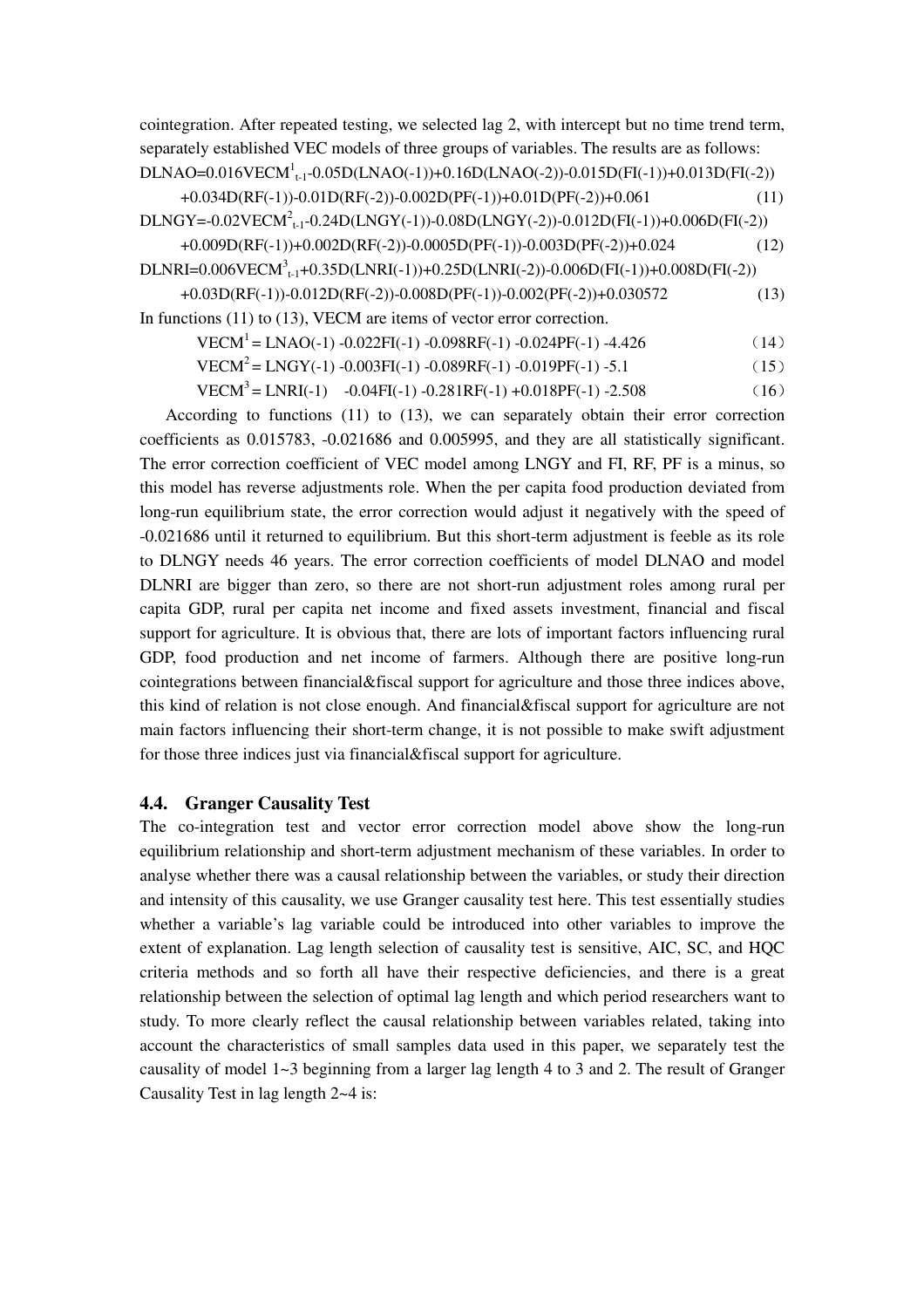|                                                                                                                                                                                                                                                                                                                                                                                                                                                                                                                                                                                                                                                                                                                                                                                                          |  | FI doesn't | Y doesn't  | RF doesn't | Y doesn't | PF doesn't                                                                                                                                                                                                                                                                                                                                                                                                                                   | Y doesn't |
|----------------------------------------------------------------------------------------------------------------------------------------------------------------------------------------------------------------------------------------------------------------------------------------------------------------------------------------------------------------------------------------------------------------------------------------------------------------------------------------------------------------------------------------------------------------------------------------------------------------------------------------------------------------------------------------------------------------------------------------------------------------------------------------------------------|--|------------|------------|------------|-----------|----------------------------------------------------------------------------------------------------------------------------------------------------------------------------------------------------------------------------------------------------------------------------------------------------------------------------------------------------------------------------------------------------------------------------------------------|-----------|
|                                                                                                                                                                                                                                                                                                                                                                                                                                                                                                                                                                                                                                                                                                                                                                                                          |  | Granger    | Granger    | Granger    | Granger   | Granger                                                                                                                                                                                                                                                                                                                                                                                                                                      | Granger   |
|                                                                                                                                                                                                                                                                                                                                                                                                                                                                                                                                                                                                                                                                                                                                                                                                          |  | Cause Y    | Cause FI   | Cause Y    | Cause RF  | Cause Y<br>$0.0791*$<br>0.8339<br>(0.1836)<br>(2.9559)<br>$0.0231**$<br>0.8543<br>(0.2581)<br>(4.3474)<br>0.9621<br>$0.0007**$<br>(0.1436)<br>(11.299)<br>0.8717<br>0.7478<br>(0.2957)<br>(0.1384)<br>0.6514<br>0.8794<br>(0.2222)<br>(0.5579)<br>0.6615<br>$0.0867*$<br>(2.6981)<br>(0.6139)<br>$0.0666*$<br>0.7237<br>(3.1907)<br>(0.3297)<br>0.8477<br>$0.0231**$<br>(4.3510)<br>(0.2675)<br>$0.0044**$<br>0.8242<br>(0.3715)<br>(7.1374) | Cause PF  |
|                                                                                                                                                                                                                                                                                                                                                                                                                                                                                                                                                                                                                                                                                                                                                                                                          |  | 0.0796*    | $0.0035**$ | 0.5773     |           |                                                                                                                                                                                                                                                                                                                                                                                                                                              | 0.2594    |
| Lag<br>length<br>$\sqrt{2}$<br>(2.9471)<br>(0.5676)<br>(8.0188)<br>$0.0170**$<br>$0.0095**$<br>0.7432<br>3<br>Model 1<br>(4.7782)<br>(0.4175)<br>(5.6517)<br>0.1570<br>0.5990<br>$0.0194**$<br>$\overline{4}$<br>(4.6392)<br>(0.7148)<br>(2.0465)<br>0.2182<br>$0.0967*$<br>0.6750<br>$\sqrt{2}$<br>(1.6670)<br>(0.4023)<br>(2.6883)<br>0.3455<br>0.2370<br>0.9426<br>$\mathfrak{Z}$<br>Model 2<br>(1.2009)<br>(1.5870)<br>(0.1270)<br>0.4042<br>0.2743<br>0.9564<br>$\overline{4}$<br>(1.0997)<br>(1.4783)<br>(0.1557)<br>0.7441<br>$0.0441**$<br>$0.0198**$<br>$\sqrt{2}$<br>(0.3007)<br>(3.7715)<br>(4.9860)<br>0.6433<br>0.1168<br>$0.0793*$<br>$\mathfrak{Z}$<br>Model 3<br>(0.5710)<br>(2.3473)<br>(2.7889)<br>0.8735<br>0.3191<br>$0.0763*$<br>$\overline{4}$<br>(0.2977)<br>(1.3296)<br>(2.8461) |  |            | (1.4624)   |            |           |                                                                                                                                                                                                                                                                                                                                                                                                                                              |           |
|                                                                                                                                                                                                                                                                                                                                                                                                                                                                                                                                                                                                                                                                                                                                                                                                          |  |            |            |            |           |                                                                                                                                                                                                                                                                                                                                                                                                                                              | 0.4450    |
|                                                                                                                                                                                                                                                                                                                                                                                                                                                                                                                                                                                                                                                                                                                                                                                                          |  |            |            |            |           |                                                                                                                                                                                                                                                                                                                                                                                                                                              | (0.9459)  |
|                                                                                                                                                                                                                                                                                                                                                                                                                                                                                                                                                                                                                                                                                                                                                                                                          |  |            |            |            |           |                                                                                                                                                                                                                                                                                                                                                                                                                                              | 0.4631    |
|                                                                                                                                                                                                                                                                                                                                                                                                                                                                                                                                                                                                                                                                                                                                                                                                          |  |            |            |            |           |                                                                                                                                                                                                                                                                                                                                                                                                                                              | (0.9678)  |
|                                                                                                                                                                                                                                                                                                                                                                                                                                                                                                                                                                                                                                                                                                                                                                                                          |  |            |            |            |           |                                                                                                                                                                                                                                                                                                                                                                                                                                              | 0.8627    |
|                                                                                                                                                                                                                                                                                                                                                                                                                                                                                                                                                                                                                                                                                                                                                                                                          |  |            |            |            |           |                                                                                                                                                                                                                                                                                                                                                                                                                                              | (0.1490)  |
|                                                                                                                                                                                                                                                                                                                                                                                                                                                                                                                                                                                                                                                                                                                                                                                                          |  |            |            |            |           |                                                                                                                                                                                                                                                                                                                                                                                                                                              | 0.7708    |
|                                                                                                                                                                                                                                                                                                                                                                                                                                                                                                                                                                                                                                                                                                                                                                                                          |  |            |            |            |           |                                                                                                                                                                                                                                                                                                                                                                                                                                              | (0.3773)  |
|                                                                                                                                                                                                                                                                                                                                                                                                                                                                                                                                                                                                                                                                                                                                                                                                          |  |            |            |            |           |                                                                                                                                                                                                                                                                                                                                                                                                                                              | 0.2977    |
|                                                                                                                                                                                                                                                                                                                                                                                                                                                                                                                                                                                                                                                                                                                                                                                                          |  |            |            |            |           |                                                                                                                                                                                                                                                                                                                                                                                                                                              | (1.3976)  |
|                                                                                                                                                                                                                                                                                                                                                                                                                                                                                                                                                                                                                                                                                                                                                                                                          |  |            |            |            |           |                                                                                                                                                                                                                                                                                                                                                                                                                                              | 0.2135    |
|                                                                                                                                                                                                                                                                                                                                                                                                                                                                                                                                                                                                                                                                                                                                                                                                          |  |            |            |            |           |                                                                                                                                                                                                                                                                                                                                                                                                                                              | (1.6930)  |
|                                                                                                                                                                                                                                                                                                                                                                                                                                                                                                                                                                                                                                                                                                                                                                                                          |  |            |            |            |           |                                                                                                                                                                                                                                                                                                                                                                                                                                              | 0.3599    |
|                                                                                                                                                                                                                                                                                                                                                                                                                                                                                                                                                                                                                                                                                                                                                                                                          |  |            |            |            |           |                                                                                                                                                                                                                                                                                                                                                                                                                                              | (1.1599)  |
|                                                                                                                                                                                                                                                                                                                                                                                                                                                                                                                                                                                                                                                                                                                                                                                                          |  |            |            |            |           |                                                                                                                                                                                                                                                                                                                                                                                                                                              | 0.2199    |
|                                                                                                                                                                                                                                                                                                                                                                                                                                                                                                                                                                                                                                                                                                                                                                                                          |  |            |            |            |           |                                                                                                                                                                                                                                                                                                                                                                                                                                              | (1.6993)  |

**Table 3.** Result of Granger Causality Test Between Variables (lag 2~4)

Note: 1.Brackets are F statistics. 2.\*, \*\* represent that at the remarkable levels of 5%,10% the hypothesis can rejected. 3.In the table above, Y separately represent LNAO, LNGY and LNRI in model 1~3.

Table 3 shows the Granger causalities of three groups of variables at the remarkable level of 10% from lag length 2 to 4 of. In model 1, FI becomes a reason for change of LNAO from lag length 2 to 3. LNAO becomes a reason for change of FI and RF from lag length 2 to 4. In model 2, the causal relationships between variables are rather weak, only LNGY becomes a reason for change of FI and RF in lag length 2 and 4. In model 3, LNRI becomes a reason of FI in lag length 2, LNRI and RF show a mutual causality from lag 2 to 4. Can be seen Simultaneously, the test results are not sensitive to the lag length(ie selecting different lag lengths can basically obtain the same conclusion), so the test results for the qualitative analysis are highly credible.

Can be seen from the results above, from 1985 to 2008, financial&fiscal support for agriculture didn't enhance the level of per capita GDP directly in the Sichuan-Chongqing economic zone, both short-term promoting effect to GDP growth were not obvious. However, rural GDP growth significantly improved the level of financial support for agriculture in the short term, there was a good short-term relationship in promoting with each other between the level of investment and GDP growth. Secondly, there were not significant short-term causalities between per capita food production and financial&fiscal support for agriculture or even the level of investment. Although these three Explanatory variables could promote food production in the long term, but in the short term they were exogenous, not the main factors for increasing production of agricultural products. Thirdly, a significant short-term mutual causality was showed from financial support for agriculture and farmers income.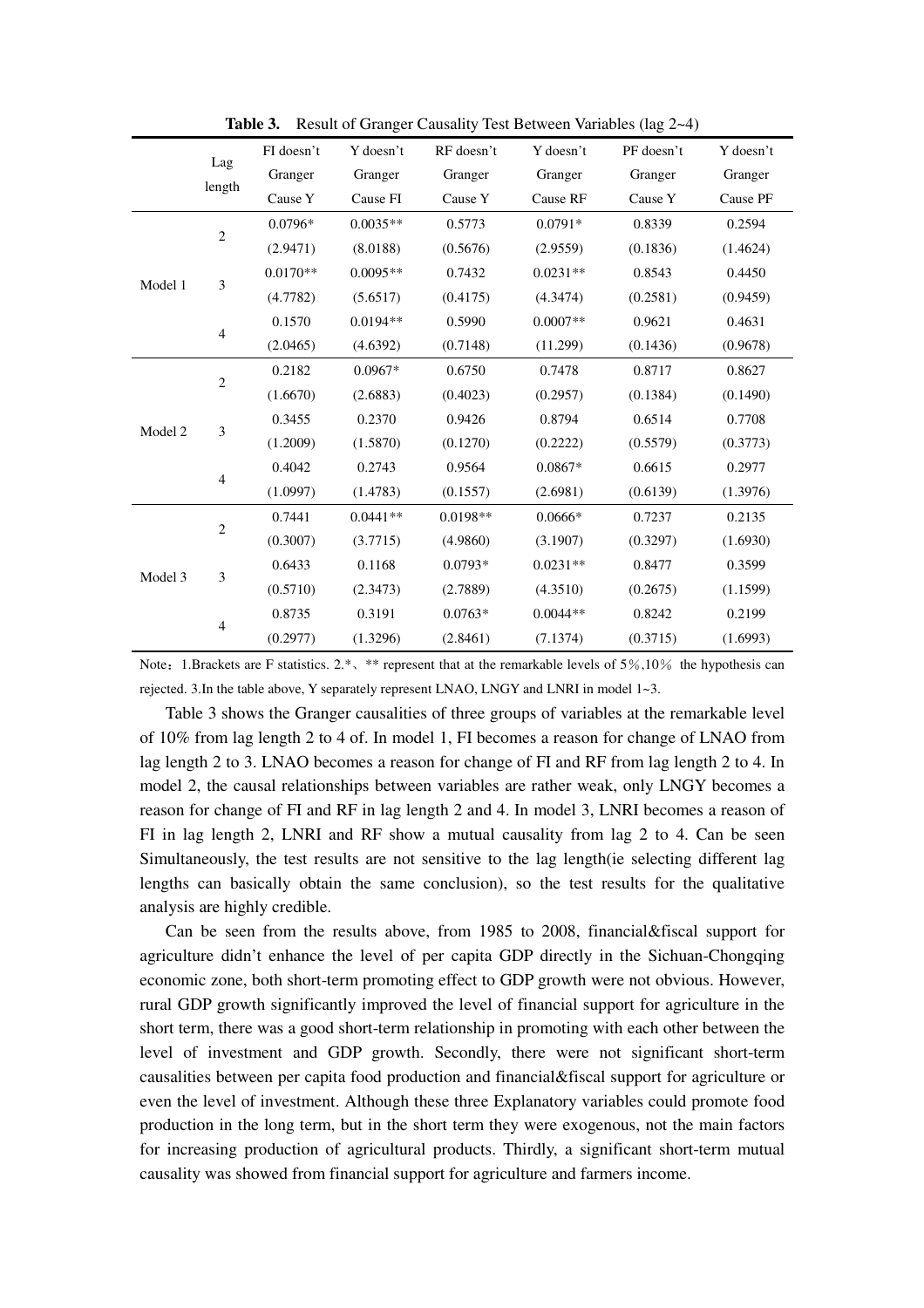The mutual causality between rural GDP and fixed assets investment which is considered as an important engine of national economy growth is consistent with some classical theory of economic growth such as multiplier-accelerator model and Solow model. At the same time, the causal relationship between financial support for agriculture and farmers income reflects a virtuous circle of funds operation on rural financial market in the Sichuan-Chongqing Economic Zone: Agricultural credit leading by market allocation provide external funding for farmers to expand reproduction  $\rightarrow$  increase of farmers incomes and farmer financial credit  $\rightarrow$  scale-up of agricultural credit. And then it proves the effectiveness of agricultural credit mechanism of financial institutions in this region. On the other hand, there should be a causal relationship between fiscal support for agriculture and food production in our anticipation, because funds used for direct production expenditures such as irrigation infrastructure occupy a significant proportion of financial support for agriculture. However, the empirical results are opposite, even no causal relationship with the other two indicators (FI, RF). This indicates that the relationship between food production and level of financial support for agriculture is not very close. An important reason for this is that the proportion of productive expenditure to total expenditure for supporting agriculture is too low, so that the structure and intensity of fiscal support for agriculture need to be further adjusted and upgraded.

#### **4.5. Variance Decomposition Testing**

Variance Decomposition Testing is to value the importance of different structures impact through analyzing the contribution of every structural impact to the change of endogenous variables (through differential equations). Thus the decomposition results are Table 4. The result of each arrange separately represents the contribution of equation information to forecast mean square error of each period. And each row adds up to 100.

|                |                  | Model 1 |      |      | Model 2     |       |       | Model 3 |       |      |       |      |
|----------------|------------------|---------|------|------|-------------|-------|-------|---------|-------|------|-------|------|
|                | LNA <sub>0</sub> | FI      | RF   | PF   | <b>LNGY</b> | FI    | RF    | PF      | LNRI  | FI   | RF    | PF   |
| 1              | 100.0            | 0.00    | 0.00 | 0.00 | 100.0       | 0.00  | 0.00  | 0.00    | 100.0 | 0.00 | 0.00  | 0.00 |
| 2              | 94.82            | 0.94    | 4.23 | 0.01 | 87.66       | 10.33 | 2.01  | 0.00    | 82.32 | 3.56 | 12.73 | 1.39 |
| 3              | 96.08            | 1.03    | 2.87 | 0.02 | 82.19       | 9.71  | 5.88  | 2.22    | 82.89 | 3.27 | 11.42 | 2.42 |
| $\overline{4}$ | 96.05            | 1.15    | 2.79 | 0.02 | 80.73       | 9.171 | 7.71  | 2.39    | 82.18 | 2.50 | 11.90 | 3.42 |
| 5              | 96.64            | 1.08    | 2.26 | 0.02 | 76.34       | 11.41 | 10.01 | 2.24    | 84.10 | 2.08 | 10.34 | 3.48 |
| 6              | 96.90            | 1.01    | 2.07 | 0.02 | 73.60       | 12.18 | 11.58 | 2.64    | 85.79 | 1.62 | 8.98  | 3.61 |
| 7              | 97.17            | 1.00    | 1.81 | 0.02 | 71.49       | 13.00 | 12.70 | 2.82    | 87.19 | 1.31 | 7.97  | 3.53 |
| 8              | 97.33            | 0.96    | 1.69 | 0.02 | 68.95       | 14.03 | 14.03 | 2.99    | 88.38 | 1.08 | 7.10  | 3.43 |
| 9              | 97.47            | 0.96    | 1.56 | 0.02 | 67.06       | 14.57 | 15.21 | 3.16    | 89.22 | 0.91 | 6.51  | 3.36 |
| 10             | 97.6             | 0.93    | 1.45 | 0.02 | 65.27       | 15.29 | 16.24 | 3.21    | 89.90 | 0.78 | 6.03  | 3.30 |

**Table 4.** The Variance Decomposition of RF and PF on LNAO, LNGY, LNRI (%)

Table 4 shows, in model 1 LNAO variance decomposition, the contribution of its own is biggest in the future period 1 to 10, the peak value is 100% in period 1 and valley value is 96.05% in period 4. The contribution of the three independent variables are not very significant. In contrast, the contribution of financial support to agriculture (RF) is larger than others, its peak value is 4.23% in period 2 and valley value is 1.45% in period 10. In model 2, RF and FI shows more obvious contribution rate on LNGY, the average contribution rate of them are all more than 10% during periods 2 to 10. In model 3, the greatest contribution is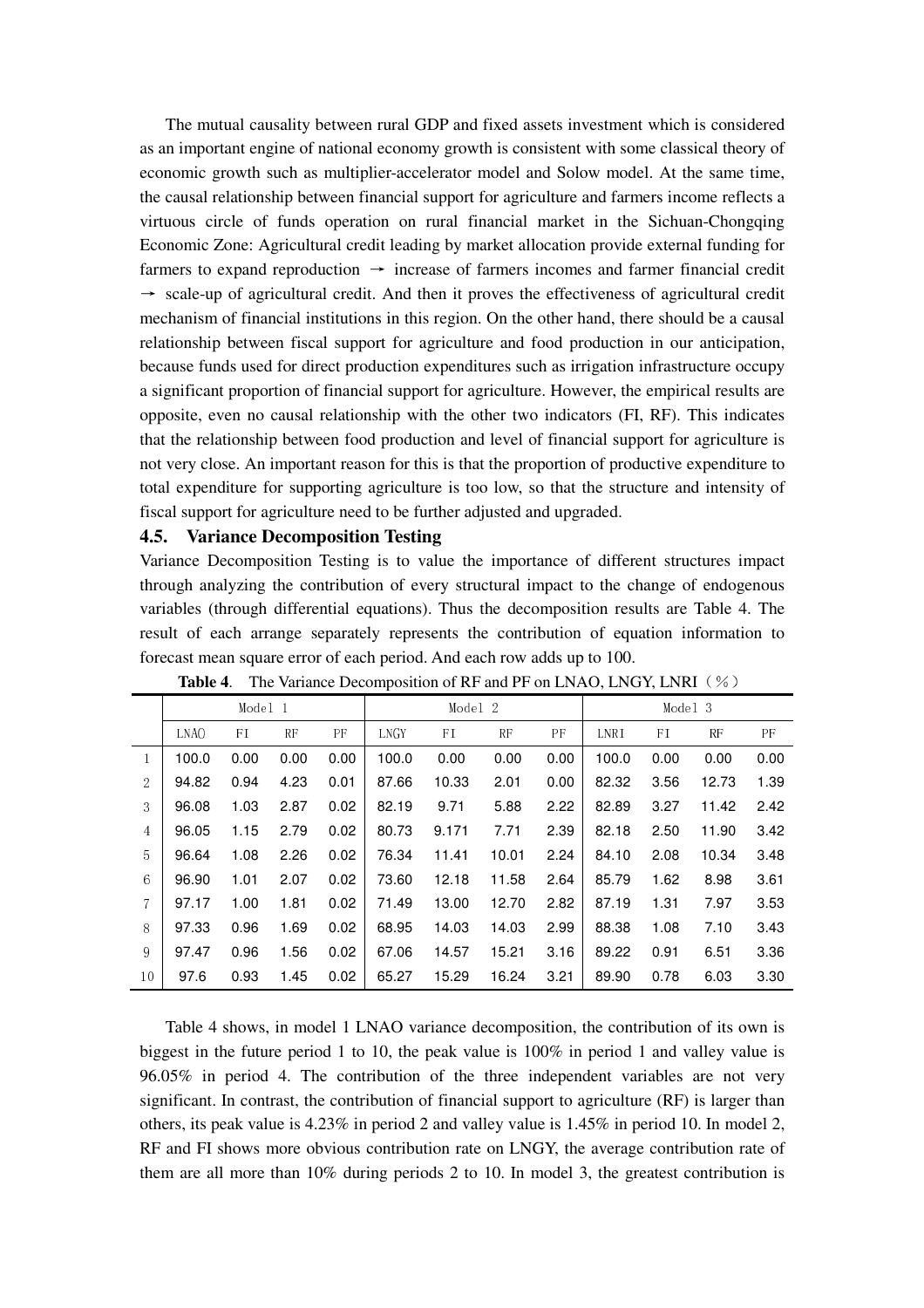from RF in addition to LNRI own factors. Its peak value is 12.73% in period 2 and valley value is 6.03% in period 10. Compared with RF, the contributions of FI and PF is much smaller. To sum up, from model 1 to 3 above, the variance decomposition results show that the contributions of financial support for agriculture are all higher than those of fiscal support for agriculture on the three indicators including rural per capita GDP, per capita food production and per capita net income in the next 10 years. And it is consist with the results of cointegration and Granger causality test. In other words, the long-term economic effects, short-term correlation degree and the future contribution rate of financial support for agriculture on the three indicators such as rural per capita GDP are all greater than those of fiscal. From review of empirical research findings above, we can conclude that financial support for agriculture should be a major policy to develop for solving the "three rural" issue in this region.

# **5. Conclusion and Policy Enlightenments**

The empirical results show that, from 1985 to 2008, financial support for agriculture had a stable long-term economic effects to rural GDP, food production and farmers income in Sichuan-Chongqing Economic Zone of Western China, and there was a significant short-term mutual causality between the growth of farmers income and financial support for agriculture. Fiscal support for agriculture had long-term economic effects to rural GDP and food production, but lack of efficiency to farmers income, while the short-term role of fiscal support to the three indicators was weak. In the comparative analysis, we found the long-term economic effects of financial support for agriculture to rural production, food production and farmers income were greater than those of fiscal support as well as the short-term interactions. In the next 10 years, the contributions of financial support for agriculture on these three indicators will also be greater than those of fiscal support. Due to Chinese agricultural credit system has been led by market supply and demand in the micro-level while fiscal support for agriculture has mainly reflected the government planning in policy practice since Reform and Opening, the conclusion above also verifies previous point of view that efficiency of fund for agriculture led by market allocation is greater than those led by government plan intervention.

Based on the conclusions above, some suggestions are given to promote the policy effects of financial and fiscal support to agriculture in Western China:

First, reinforcing financial support for agriculture is most important to relieve the scarcity of funds in the development of "three rural" in Western China. The empirical research reveals that financial support for agriculture has remarkable economic effects to rural GDP, food production and farmers income, and obviously greater than the effects of fiscal support, so the government should reinforce the lever of financial support no matter which indicators (GDP, income and food production) became the policy direction. However, the level of financial support for agriculture in western China is always below the national average for a long time, so it needs to be paid more attention. As shown in the figure 4, from 2003 to 2008, the ratio of the loan per peasant in Sichuan-Chongqing to the loan per peasant in China declined from 0.63 to 0.43, and the absolute difference was over 1400 yuan in 2008. On the other hand, with the deepening of advance of China Western Development, the proportion of agricultural credit to the total credit declined from 7.3% to 5.4% from 2003 to 2008 while the amount of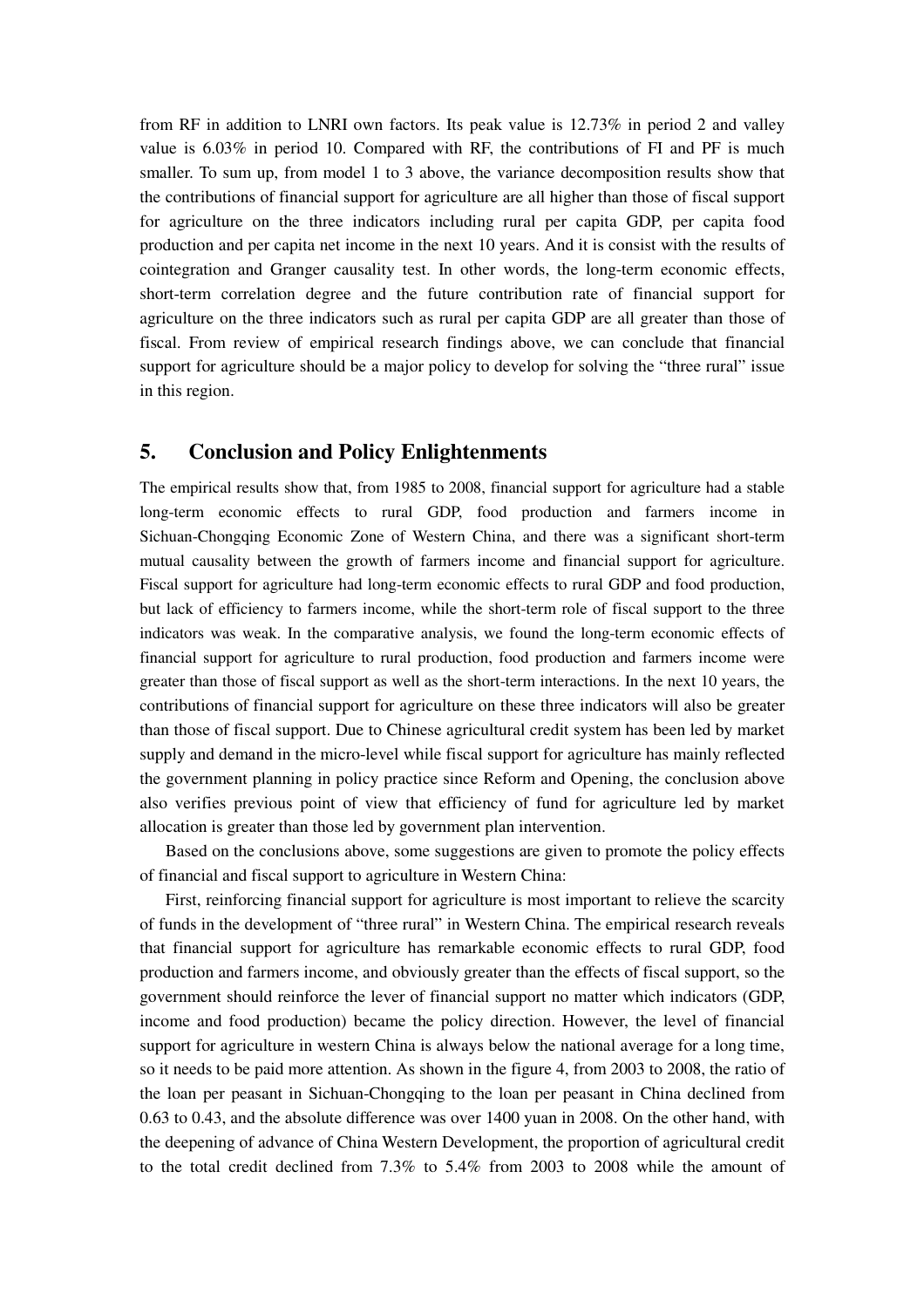agricultural loans was increasing. Thus the level of rural finance in Western China is remarkable below the national average level, and it needs to be paid more attention under the strategy of China Western Development. Therefore, the government in Western China should promote the innovation of the rural financial institutions through carrying out related policy, design corresponding financial products according to the real demand of peasants from different aspects such as credit limit and payment method, provide the imperative fund for the development of "three rural".





Data source, " Sichuan Statistical Yearbook ".

Second, expand the proportion of production expenditure of fiscal support for agriculture and concentrate fiscal resources on the direct production expenditures and irrigation infrastructure. The economic effects of fiscal support for agriculture is less than financial support and even invalid to increase of farmers income, its major reason is the low proportion of productive expenditure. If the productive expenditure would be increased substantially, we can further improve conditions of agricultural production, promote growth of crop yield, and ultimately make it play a greater role in increasing farmers income and rural economic growth. At the same time, we must see that the amount of fiscal support for agriculture in Western China and even the whole country is much lower than those of developed countries. In the United States, Canada, UK, Australia and so on, the proportions of fiscal support to agricultural GDP are nearly more than 25%. In Japan, Israel and some other countries, these proportions are 45% to 95% (Zhu *et al.*, 2000). But this proportion is less than 10% in Western China and even the whole country. Therefore, if expanding the proportion of productive expenditure while continuing to strengthen the total funds of fiscal support for agriculture can we promote the development of "three rural" on a higher efficiency level.

## **References:**

Carlo del Ninno, Paul A.Dorosh, Kalanidhi S.R.(2007), "Food Aid, Domestic Policy and Food Security:Contrasting Experiences from South Asia and Sub-Saharan Africa", *Food Policy*,